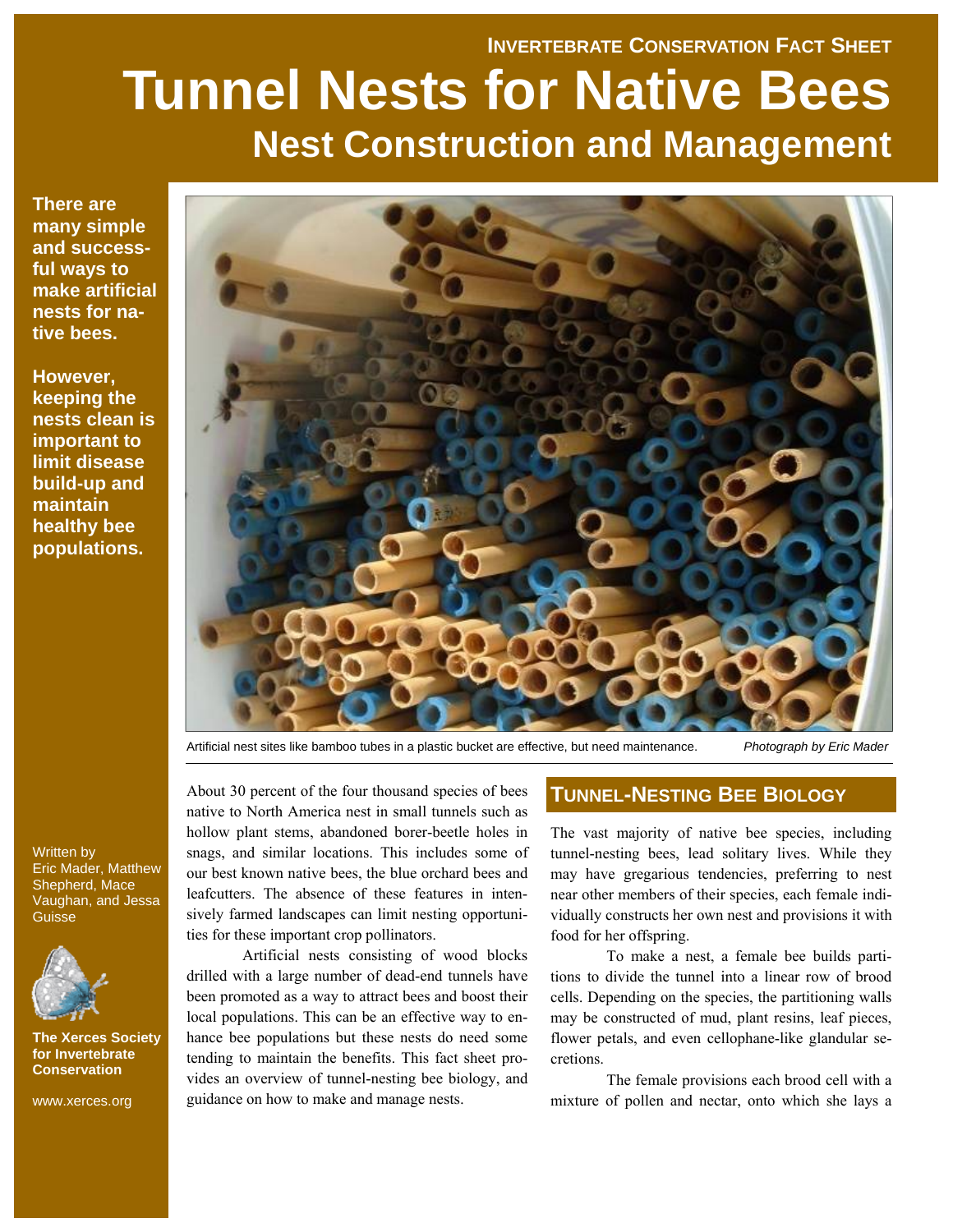single egg before sealing the cell and moving on to supply the next cell. Her offspring pass through the egg, larval, and pupal stages in the cell before emerging as adults to renew the cycle, usually the following year. After several weeks of nesting, the mother bee generally dies.

Nesting bees may not fill the entire length of a tunnel with cells, or they may die before an entire length of a tunnel is filled. For these reasons it can be difficult to tell if a nest tunnel is occupied from outside observation. A bee that is able to fill an entire tunnel with eggs before dying will plug the tunnel entrance with mud, leaf pieces, or other nesting substrates to prevent predators from attacking her brood.

Bees have the unique ability to determine the sex of the egg they lay; most male eggs are laid closest to the tunnel entrance. Because each female may mate with several males, males are more expendable from an ecological standpoint. Thus, the advantage of laying male eggs closer to the nest entrance is that they are the first to fall victim to predators such as nest-invading insects, or woodpeckers, while the developing females remain safe deeper within the nest. Being closer to the entrance, male bees emerge prior to the females, and will often wait outside, ready to mate with the females who will appear several days later.

Depending on the species and climate, there may only be a single generation of bees per year (univoltinism), or multiple generations per year (multivoltinism). Some species may also have parsivoltine lifecycles, laying dormant for over a year, waiting for the appropriate weather conditions to spur their emergence. The latter lifecycle is most commonly observed at high elevations, in deserts, areas prone to forest fires, and other extreme environments.



About 30 percent of North America's bee species nest in tunnels, generally abandoned beetle borings in a snag or, as here, the center of a pithy twig. The female bee divides the tunnel into a series of brood cells, each one supplied with nectar and pollen. Small carpenter bee (genus *Ceratina*), photographed by Edward S. Ross.

## **MAKING ARTIFICIAL NESTS**

Commercially produced bee blocks, consisting of a wood block drilled with a series of dead-end tunnels are now widely available. These types of bee nests were initially developed in the 1960s by alfalfa seed producers in the western U.S. to attract and manage large numbers of the non-native alfalfa leafcutter bee (*Megachile rotundata*). More recently artificial nests have been modified to manage the blue orchard bee (*Osmia lignaria*) for orchard fruit and almond pollination. These artificial nests contain tunnels that are a uniform size and depth. However, because they are designed to suit specific species, they may be either too large or too small for many other species. Also, the blue orchard bee is active only in the spring and will not pollinate later-flowering fruits and vegetables. Nest blocks with a greater diversity of hole sizes and depths are necessary to attract a variety of bees that are active throughout the year.

Under the best circumstances artificial nests can attract large numbers of tunnel-nesting bees and boost their local populations. However because these nests concentrate bee populations in unnaturally large numbers in a small space, they can become infested with parasites and disease spores after several seasons.

Without regular sanitation or the phasing out of nest materials, these parasites and diseases threaten longterm pollinator health wherever they are used. Because contaminated nest blocks left unattended in the landscape continue to attract wild bees from the surrounding area, they have the potential to do harm. With proper management, however, these nests can maintain healthy bee populations indefinitely.

## **Wooden Blocks**

To construct wooden nest blocks use preservative-free dimensional lumber: 4 by 4 for blocks with smaller diameter tunnels  $(\frac{1}{4})$  or less), or 4 by 6 for blocks with larger diameter tunnels (greater than  $\frac{1}{4}$ ").

In one side, drill a series of nest tunnels between 3⁄ 32" and 3⁄8" in diameter. We recommend that you have only one diameter of tunnel in each block. Tunnels of ¼" or less in diameter should be 3" to 5" deep. Tunnels larger than  $\frac{1}{4}$  should be 5" to 6" deep. Because the female bee controls the gender of her offspring and usually finishes the nest with a few male brood cells, a deeper tunnel ensures space for more female brood.

The tunnels should be about  $\frac{3}{4}$  from center to center, and no closer than that to the edges. Attach a backing board if you drill all the way through your block, because bees will not use a tunnel that is open at both ends. With smaller diameter drill bits, you may not be able to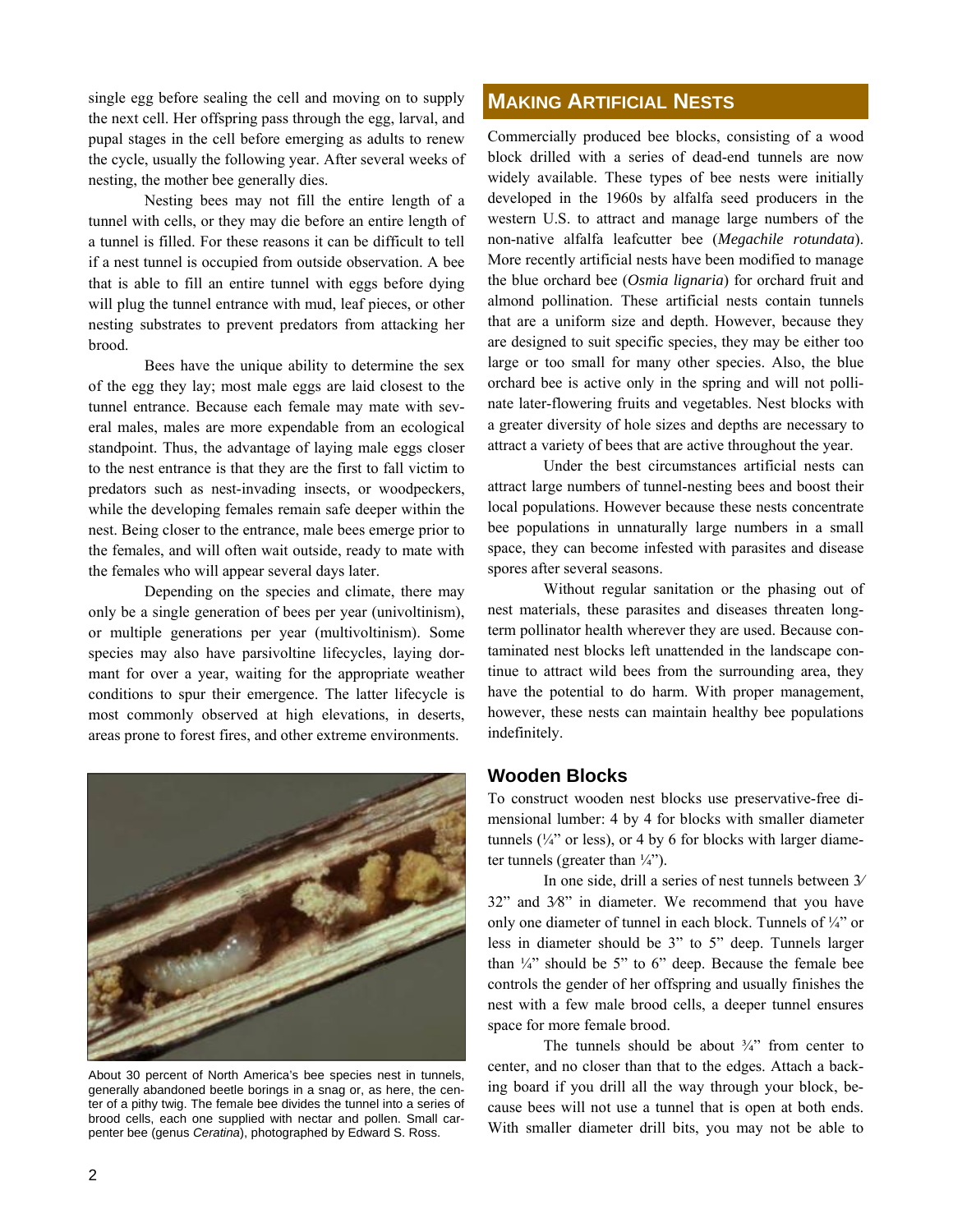

Two styles of tunnel nest: a wooden block (left) and a stem bundle (right, being sealed by a mason bee). The wooden block can be redrilled and washed to maintain nest hygiene. The stem bundle must be disposed of after a couple of years and replaced. Photographs by Matthew Shepherd (L) and Mace Vaughan (R).

achieve the 3-inch minimum recommended depth. If that is the case, simply drill as deeply as you can; bees that use tunnels of smaller diameters will often nest successfully in ones that aren't as deep.

Bees may avoid a rough interior, so tunnels should be perpendicular to the wood's grain, and drilled with a sharp bit. You can buy paper straws to line the holes, although it may be hard to find straws that fit all diameters. One solution is to wrap your own paper straws out of parchment or newspaper using dowels of various diameters that match the inside diameters of your drilled tunnels. Paint the outer tips of the straws black to help attract bees.

The exterior of the block can be any color, although there is some anecdotal evidence that bees are most attracted to dark blocks, which can be achieved by lightly charring the front surface with a propane torch. Whatever the color, bees are likely to use it as long as the tunnels are of appropriate diameters and depths, and hung in an appropriate location. As a final step, attach an overhanging roof to provide additional shelter from the rain.

Colonization by wild bees is often more successful when blocks are attached to a large visible landmark (such as a building), rather than hanging from fence posts or trees.

Another drawback of hanging nest blocks from trees or fence posts is that they are likely to move or shake in the wind, which is disruptive to nesting and larval development. Nest blocks should be at least a few feet off the ground to avoid getting splashed by rain or covered by vegetation. They should be hung in a bright but protected location. Direct sunshine in the morning will help bees warm themselves up to flight temperature, so if possible place nests facing east, allowing the morning sun to fall on the entrance holes. However, direct sunlight later in the day can be detrimental, causing brood to die.

To protect against woodpecker damage, store nests in an unheated building at the end of the season. Alternatively, they can be protected over the winter by surrounding them with hardware cloth. Be sure to remove it before nesting resumes as hardware cloth can disorient nesting bees and damage their wings.

## **Stem Bundles**

In addition to wooden blocks, artificial nests can be constructed with bundles of reed, teasel, cup plant, or bamboo, cut so that a natural node forms the inner wall of the tunnel.

Cut each stem below the nodes (usually indicated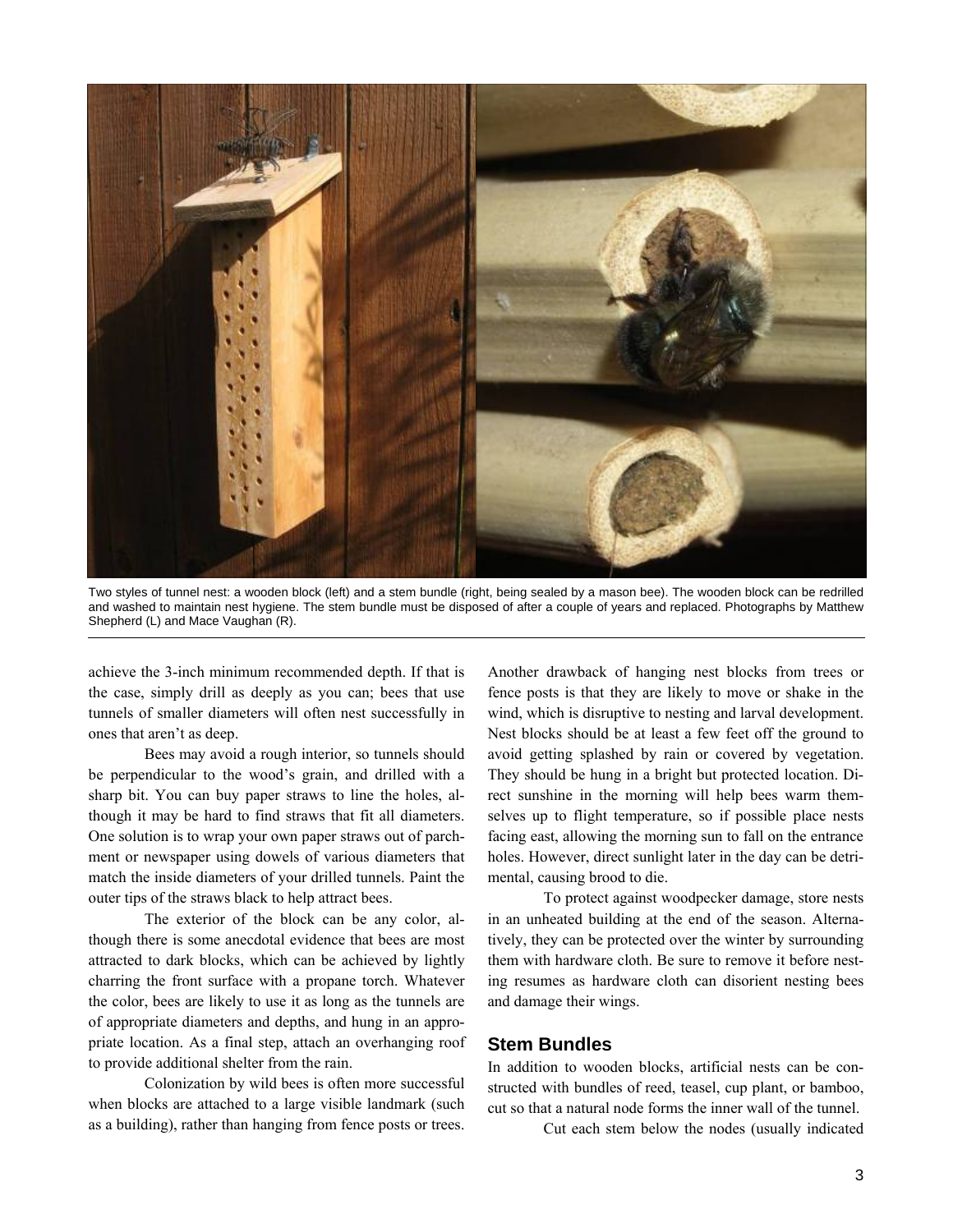

#### **Three styles of tunnel nest suitable for crop pollination.**

Top: Bamboo stems in plastic tubs. The lidded tub on the top left is an emergence box, allowing replacement of the stems, and the chicken wire protects the bees' nests from woodpeckers.

Middle: Commercially made grooved wooden boards, occupied by leafcutter bees. The boards can be separated to expose the brood cells for cleaning.

Bottom: Styrofoam blocks molded with nest tunnels. This is designed for leafcutter bees and have raised designs to help bees locate their nest.

Photographs by Eric Mader.

by a ridge) to create a handful of tubes each with one open end. Strap the tubes together into a tight bundle with wire, string, or tape, making certain that the closed ends of the stems are all at the same end of the bundle. A variation on this is to tightly pack the stems—open ends out—into a tin can, paper milk carton, square plastic buckets,, short section of PVC pipe, or other container. The bundles should be placed in a sheltered location (such as the side of a barn or garden shed) with the stems horizontal to the ground.

## **Adobe Blocks**

Some solitary bees nest in cracks, or cavities in soft sandstone and dry exposed soil embankments. Some of these species, such as *Anthophora abrupta*, and *Anthophora urbana*, two important visitors of some fruit and vegetable crops, will excavate tunnels in cliff sides by using water or nectar to soften the hard soil surface. These species are quite common in the southeastern and southwestern U.S. respectively.

 To attract these species, adobe bricks can serve as the equivalent of a wooden nest block. Such bricks can sometimes be purchased, in which case you can increase their attractiveness to bees by drilling nesting holes following the size recommendations listed above for wood blocks.

Adobe blocks can also be easily made where clay soils are common. To create one, half-fill a large bucket with clay soil, then fill the bucket with water. Stir the mixture together, creating a slurry, and allow it to settle. Remove any sticks or debris floating on the surface, and slowly pour off most of the water. Finally, pour the remaining sediment into a mold (such as a wooden box or small Styrofoam cooler), and allow it to dry for several days or weeks. Before it completely dries, make several one-inchdeep indentations, using the diameter guidelines above, to make it more attractive to bees.

Mount the brick, either singularly, or in a stack. Adobe will not hold up well in wet climates, and many need sheltering from rain.

## **MAINTENANCE OF TUNNEL NESTS**

Regardless of type, the tunnel-nest will need routine management and regular replacement to prevent the build-up of parasites and diseases that affect the developing brood.

 The hardest of these to control is the fungal disease chalkbrood (*Ascosphaera* spp.). Several species of the fungi exist among cavity nesting bees, all of which are different from the chalkbrood disease that attacks honey bees. Bee larvae become infested with disease spores through contaminated pollen, either collected from a flower by the mother bee, or accidentally spread when the mother bee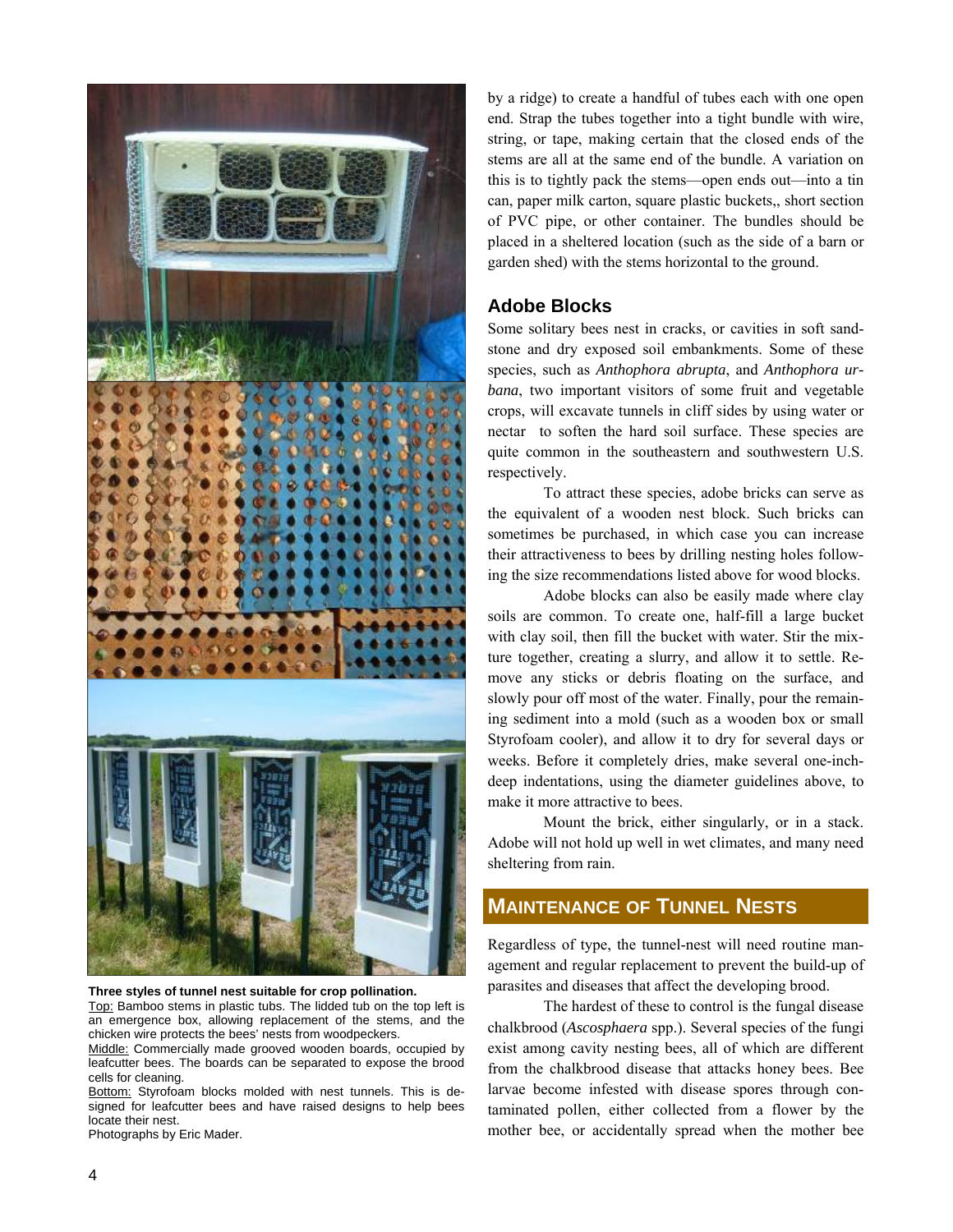

Artificial nest sites lead to bees nesting in densities seldom reached in naturally, and pests and diseases can proliferate unless the nests are carefully maintained. This bamboo stem has been infested with chalkbrood; none of the bees survived. Photograph by Eric Mader.

emerges from a contaminated nest tunnel.

 After they are ingested, the chalkbrood spores germinate inside the gut of the developing larva, producing long filaments (hyphae) that eventually penetrate the gut wall, killing the larva. These dead larvae pose a hazard to bees deeper within the nest block that, upon emergence, must climb over or chew through the spore-infested cell to escape the nest. Bees that emerge under these circumstances have a high likelihood of spreading the spores to their own offspring. Similarly, bees searching for unoccupied nest tunnels in which to lay their eggs frequently investigate, and often select, previously used tunnels. Over time, chalkbrood spores are spread throughout a nest block in this way.

 Along with chalkbrood, pollen mites in the genus *Chaetodactylus* can be a persistent problem in nest blocks that are in continuous use for several seasons. Unlike the mites that attack honey bees, pollen mites do not feed on the hemolymph (blood) of the bee. Instead, pollen mites are "cleptoparasites," feeding on the pollen provision and causing the developing bee larva to starve.

 Adult pollen mites are white, tan, or orange in color and measure about 500 microns in width (about the size of the period at the end of this sentence). As with chalkbrood, adult bees may accidentally pick up mites at flowers while foraging, or when emerging from contaminated nest tunnels. Migratory mite nymphs cling to a bee's hair and are transported to new brood cells where they feed on the pollen provision and reproduce rapidly. In a single provisioned cell, mite numbers can quickly climb into the thousands. While pollen mites usually cannot break through cell partitions, they can persist for many months without food, until a bee deeper within the nest emerges from the tunnel and breaks the partition walls, allowing them to escape. It is not uncommon to see bees emerging from infested nest blocks covered with so many migratory mite nymphs that they have difficulty flying.

## **Nest Block Sanitation**

With appropriate management, the worst parasite and disease problems can be minimized or avoided. Specifically, one of three approaches should be taken:

#### **Use Paper Straws**

The holes of wood nest blocks can be lined with tight-fitting removable paper straws. To facilitate removal, and prevent excess drying of the pollen provision, some beekeepers use custom manufactured waxed paper straws. At the end of the nesting season (autumn), the straws are gently removed, and placed in a ventilated container and stored either in a refrigerator, or an unheated barn or garage. The nest block is then disinfected by submerging it in a weak bleach-water solution for a few minutes. In the spring, fill the block with clean, unused paper straws and return it to its location. The old straws (with bees in them) are placed alongside the nest block, and the bees allow to emerge naturally. When the old straws are empty, they are disposed of.

#### **Replace Nest Blocks**

Nest blocks, and stem bundles can be phased out every two years by placing them inside a dark container, such as a light-proof wooden box, a dark-colored plastic bucket with a tight-fitting lid, or even a sealed milk carton that has been spray-painted black to reduce light infiltration. A single  $\frac{3}{8}$ " exit hole is drilled in the bottom of the light-proof container, and the entire contraption is hung adjacent to a new, previously unused nest block or stem bundle. To facilitate ease of exit, this escape hole should be located on the bottom of the dark container so that bees can crawl, rather than attempt to fly out.

 As bees emerge from the old nest, they are attracted to the light of the exit hole, and emerge to find the new nest hanging near by.

Unless a single bee species with a known emer-